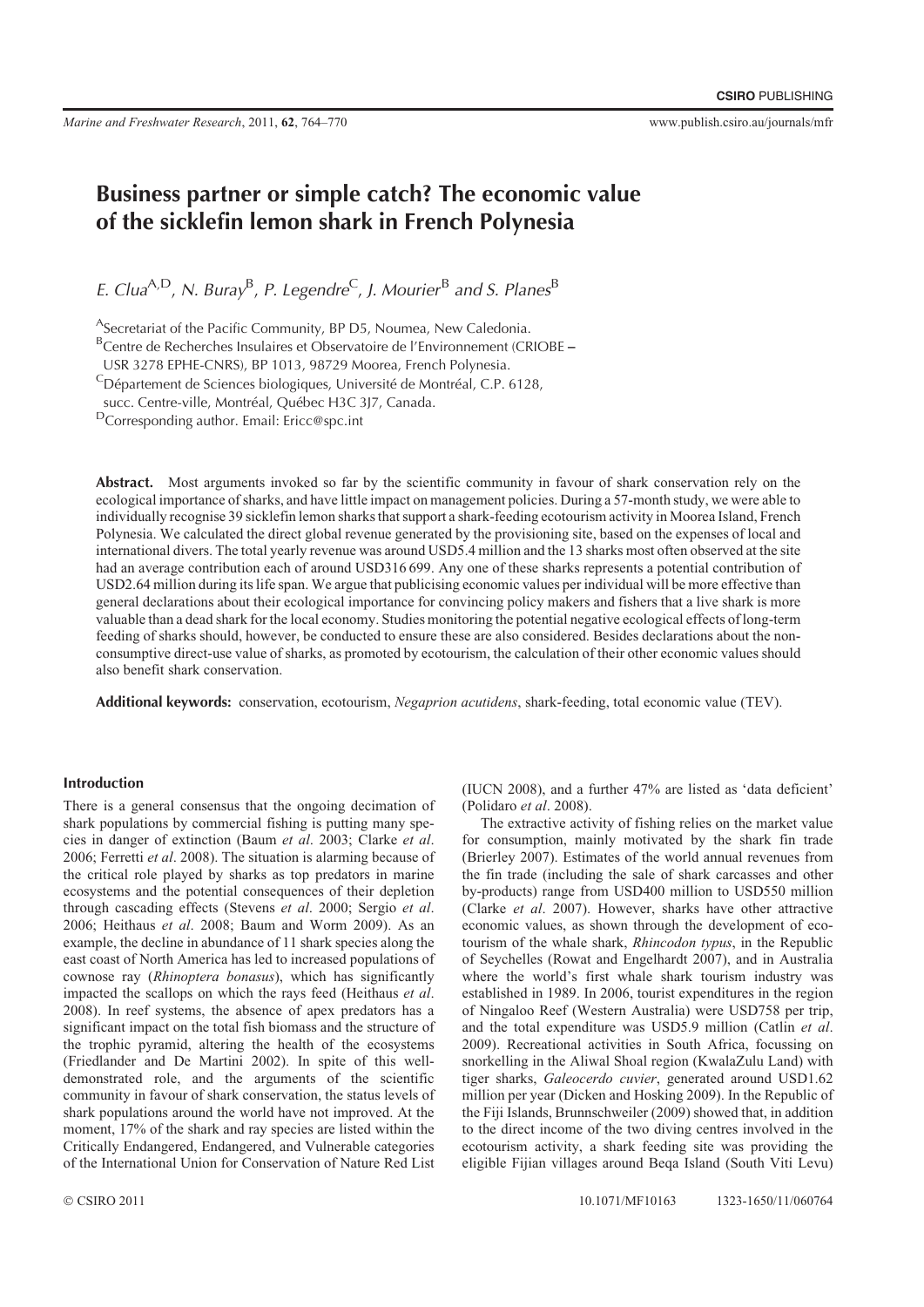with around USD60 000 per year in compensation for not using the marine reserve where bull sharks, *Carcharhinus leucas*, were aggregated. However, in these studies, the economic valuation was conducted globally, with no specific references to the number of sharks, and no study has ever been done of the economic value of individual animals.

Marine mammal conservation is supported by the worldwide whale-watching industry; the economic value of that industry was estimated at USD160 million in the US in the late 1990s (Hoyt 2001). By attaching economic value to wildlife and educating tourists about the need for conservation, researchers can use wildlife tourism as leverage for the conservation of vulnerable and endangered species (Bookbinder *et al*. 1998; Higginbottom *et al*. 2003). At present, whale-watching takes place on all continents in more than 500 communities in over 70 countries, and targets over 600 regional populations of cetaceans (Hoyt 2007). Any information promoting a similar development for the benefit of shark conservation appears timely. In French Polynesia, shark fishing was officially banned in 2006 (Arrêté 396/CM, 28 April 2006), but poaching and attempts to cull sharks by local fishers are still seen (see Accessory Publication), and could jeopardise the ecotourism activity. This effect occurred in the Republic of Maldives where fishers, removing ,20 grey reef sharks *Carcharhinus amblyrhynchos* with a market value of only about USD1000, caused diver operators to suspend their activity, resulting in a loss of USD500 000 per year for the local economy (Anderson and Waheed 1999). Given the audience of fishers and resource managers, this goal of convincing them about the higher indirect economic interest of maintaining sharks alive instead of fishing them for a direct income could be better met by providing information about individual sharks instead of a shark population in general.

In the present paper, we calculated the direct revenues to Moorea Island, French Polynesia, derived from tourist divers visiting a sicklefin lemon shark (*Negaprion acutidens*) feeding site. Based on a long-term study, where 39 lemon sharks involved in ecotourism activity were individually identified and followed through time, we were able to estimate the contributions of individual sharks to the overall income, and to assess their potential contribution throughout their life span.

# Materials and methods

#### Study of the shark-feeding activity in Moorea Island

Shark feeding consists of using a small amount of natural bait to attract and aggregate animals at a given site where divers can observe them. This type of activity began in Moorea Island, in the Society Islands Archipelago, French Polynesia, in the late 1980s. Under public pressure regarding the risk of increasing aggressiveness towards humans, local authorities limited sharkfeeding activities to two zones on the outer slope of the reef, and banned provisioning of sharks in the lagoon where most human activity is concentrated. The two zones where provisioning is allowed are located in the northern part of the island, close to several international seaside resorts. Our specific study area was at the diving spot called 'Opunohu'  $(17°30'S, 149°51'W)$ , on the outer slope off Opunohu Bay, which was selected for its abundance of sicklefin lemon sharks, *Negaprion acutidens*. This tropical coastal species is very attractive in the context of ecotourism because its large size impresses tourists; *N. acutidens* can reach 3.5 m in total length (TL) (Compagno 1984). Although they usually display a shy and solitary behaviour, lemon sharks can aggregate in significant numbers through feeding (up to 15 animals in French Polynesia) (see Accessory Publication). Five different diving centres bring tourists daily to the Opunohu site, but only three feed the sharks. For almost five years (57 months), from January 1st, 2005 to September 31st, 2009, we monitored the feeding sessions implemented by the TopDive Center in the presence of tourist divers, at depths of 20–25 m; each session lasted 60–100 min. Sessions consisted of hiding a small cage containing tuna heads and flesh on the substrate to lure and keep the sharks around to ensure close observation. The food was released at the end of the dive. Data on presence/absence of individual sharks were recorded for each dive using photo-identification, the size and gender, and natural marks on shark bodies such as scars, notches, missing tissues or coloured spots (Buray *et al*. 2009).

## Calculation of the direct non-consumptive use value of sharks

After the seminal study of Costanza *et al*. (1997) valuing the world natural capital and ecosystem services, the concept of Total Economic Value (TEV) was developed, in particular through the Millenium Ecosystem Assessment (MEA 2005). Following this methodology, the economic value of an entire ecosystem or a single species can be divided between use and non-use values. The former can be split into non-consumptive and consumptive direct use values, indirect use values, and option values. The non-use values are shared between existence and bequest values (Fig. 1). Although fisheries focus on the consumptive direct use value of sharks, the development of ecotourism activities involving sharks fits into the direct nonconsumptive use values. For assessing this value, we collected data on the total expenditures that can be directly linked to the purchase of a dive that allows visitors to watch lemon sharks in their natural environment. Divers were divided in two groups composed of local divers and international divers. For the local divers group, expenditures are limited to the diving fees. For the international divers group, expenditures cover the average cost for a diving session (including two dives), accommodation for one night before and one night after diving, four meals and, if they came to Moorea with the intent to see sharks, a return flight



**Fig. 1.** Description of the different components of the Total Economic Value (TEV), following the methodology developed by the Millennium Economic Assessment (MEA 2005). TEV is an aggregate of the use and nonuse values. The use values are an aggregate of Direct-use, Indirect-use, and Option values. The non-use values are an aggregate of Existence and Bequest values.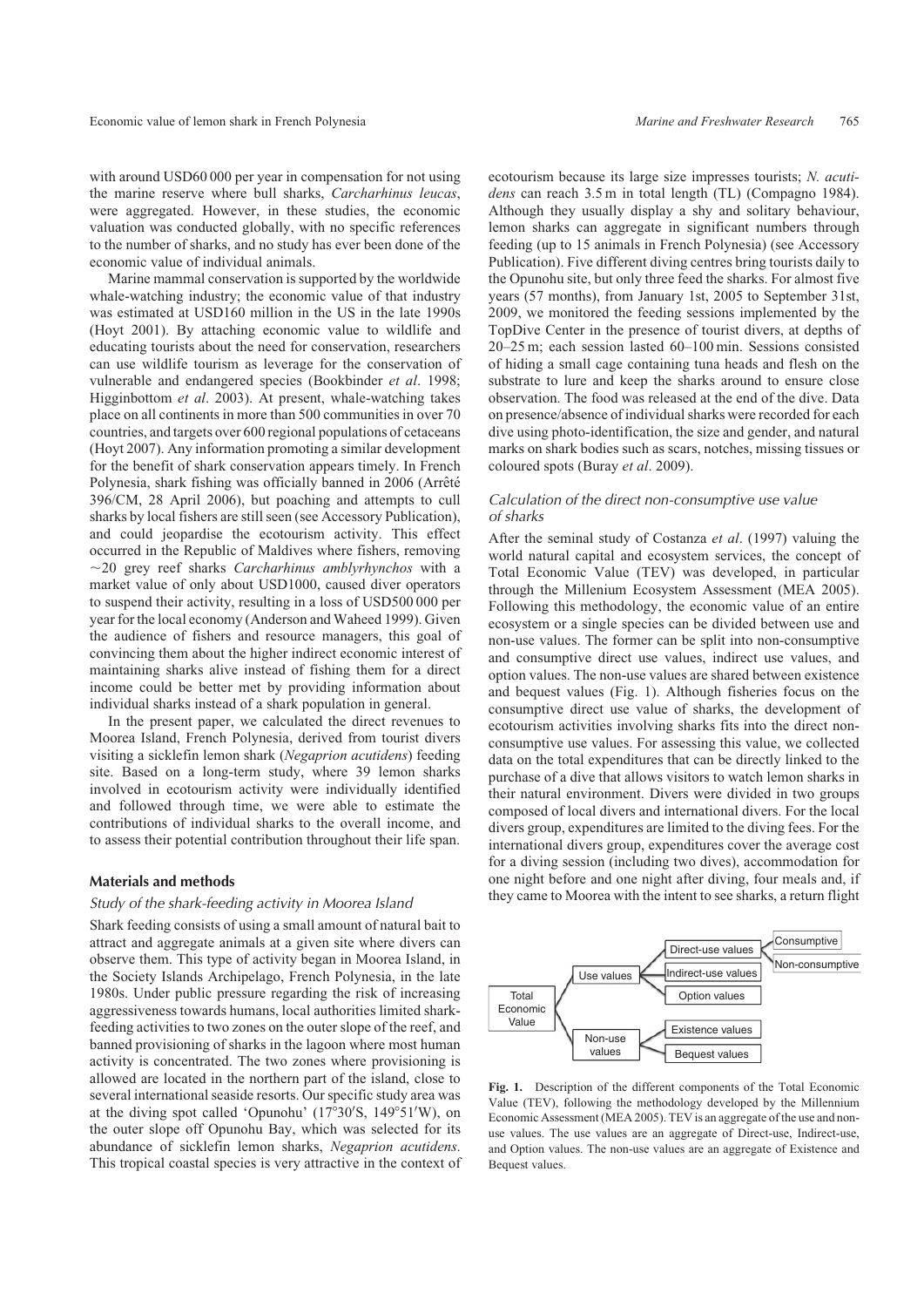ticket between Tahiti Island (where international flights land) and Moorea Island. Based on this approach, we obtained a total expenditure, which we combined with lemon shark information in three ways: (1) we first calculated an average value per shark by dividing this amount by the number of sharks that contributed to the attractiveness of the Opunohu site; (2) we then did a more accurate calculation by dispatching this same amount per individual shark, based on the visitation of the Opunohu site by individual sharks; and (3) finally, based on the sicklefin lemon shark life history traits, we calculated the average economic value of a shark for its life span, with a yearly discount rate of 8% as is usually done in the South Pacific for adjusting a future value to a present one, by taking off a certain percentage for each given year of the concerned period (Johnston and Pickering 2003).

# Assessment of the diving activity in Moorea Island and the attractiveness of sharks for divers

French Polynesia is a well-known destination for tourism, with a strong reputation in the specific market of 'honeymooners'; in 2009, 160 447 tourists visited this French territory, which has a total resident population of 259 600 people (IEOM 2010). To obtain an accurate number of dives per year at the Opunohu site, where the lemon sharks are aggregated through provisioning, we contacted the five diving centres that take divers to this location. We requested figures about the total number of dives at the Opunohu site between 2005 and 2008 (four years), including information about the origin of divers (either local or international). We then calculated the average number of dives as the mean for the four years. The importance of the lemon sharks in the divers' decision to purchase a dive from one of the five diving centres was assessed through a survey conducted by sending emails to over 300 divers who had had shark experiences with the TopDive Center asking 'did the potential presence of sharks during the dive play a positive role in: (i) your choice for coming purposely to dive in Moorea?; (ii) purchasing a dive at the Opunohu site while you already were in Moorea (for another reason than to specifically watch sharks)?; and (iii) the quality of your dive experience?' The divers were also asked to mention their country of residence. If they were living in Moorea, they were asked to answer only the last two questions.

# Results

#### Direct income generated by lemon sharks

The five diving centres bringing divers to the Opunohu site for the four years totalled 61 050 person-dives in this location, for an average of 15 262 divers per year (s.d.  $=$  3158). A total of 151 persons answered the email survey, comprising 26% of local divers and 74% of international divers. Amongst the international divers, 27% of them had came purposely to Moorea for shark watching and 68% of the remaining ones did not originally come to Moorea for sharks but made the decision to dive with sharks during their stay; 100% of the local divers declared that sharks had significantly contributed to their decision to purchase a dive. Based on these proportions, we estimated that a total of 3968 local and 3049 international divers came to Moorea each year with the specific purpose to see sharks, and an additional 5606 international divers made the decision to go and dive with sharks while they were staying in Moorea.

A diving session comprises two dives, and costs USD150 for an international diver and USD125 for a local diver. The average cost for a night in Moorea is around USD186 (including breakfast); an average meal (either lunch or dinner) costs USD26 and the two-way ticket from Tahiti to Moorea costs USD62. The cost of transportation on the island (taxis, car rental) is not included in our calculations. The average expenditure for an international diver who purposely came for shark watching is around USD688; it drops down to USD626 if the choice of diving for shark watching was made in Moorea (as we do not include the cost of airfare). If we multiply these figures with the number of international and local divers mentioned above, we obtain a total annual generated income around USD248 015 for local divers and USD5 156 349 for international divers, respectively. The total amount is USD5 404 365.

# Individual and life-span economic value of sharks

We studied 1013 diving sessions that allowed 6415 observations of 39 individual lemon sharks. The contribution of each shark to the total revenue is estimated by the relative importance of its participation to the feedings. It varied from 8.77% (563 sightings) of the total occurrences for the most regular animal, down to 0.02% for a female shark that showed up only once (Fig. 2). The 13 most commonly occurring animals, which represent 33% of the population, accounted for 73% of the occurrences and were considered to be resident sharks. Based on the total revenue of USD5.404 million, their decreasing contributions, depending on their sightings, ranged from USD474 304 to USD180 286 (Table 1). These 13 sharks at the site each had an average contribution of USD316 699.

In the absence of accurate data on the life history of the sicklefin lemon shark, we used the life history traits of the Atlantic lemon shark,*Negaprion brevirostris*. A growth curve gives an asymptotic

#### **Table 1. Differential individual income generated by the 13 most regular lemon sharks based on their presence at the Opunohu shark-feeding site**

The total occurrences are the sums of the sightings through 1013 diving sessions during 57 months. NB: There is a slight difference between this group of 13 sharks and the group of resident sharks in Clua *et al*. (2010). Sharks F06 and F13 in this table replace sharks F24 and F29

| Shark ID        | Number<br>of total<br>occurrences | Average<br>presence per<br>month (day) | Contribution<br>to total<br>revenue $(\% )$ | Value (USD) |
|-----------------|-----------------------------------|----------------------------------------|---------------------------------------------|-------------|
| F11             | 563                               | 9.8                                    | 8.77                                        | 474 304     |
| M10             | 472                               | 8.3                                    | 7.35                                        | 397640      |
| F15             | 469                               | 8.2                                    | 7.31                                        | 395 113     |
| F20             | 457                               | 8.0                                    | 7.12                                        | 385003      |
| M07             | 414                               | 7.3                                    | 6.45                                        | 348777      |
| M18             | 405                               | 7.1                                    | 6.31                                        | 341 195     |
| M31             | 366                               | 6.4                                    | 5.70                                        | 308339      |
| M <sub>03</sub> | 363                               | 6.4                                    | 5.65                                        | 305812      |
| M <sub>04</sub> | 356                               | 6.2                                    | 5.54                                        | 299 915     |
| F <sub>06</sub> | 347                               | 6.1                                    | 5.40                                        | 292333      |
| F23             | 247                               | 4.3                                    | 3.80                                        | 208 087     |
| F13             | 214                               | 3.8                                    | 3.33                                        | 180286      |
| F25             | 214                               | 3.8                                    | 3.33                                        | 180286      |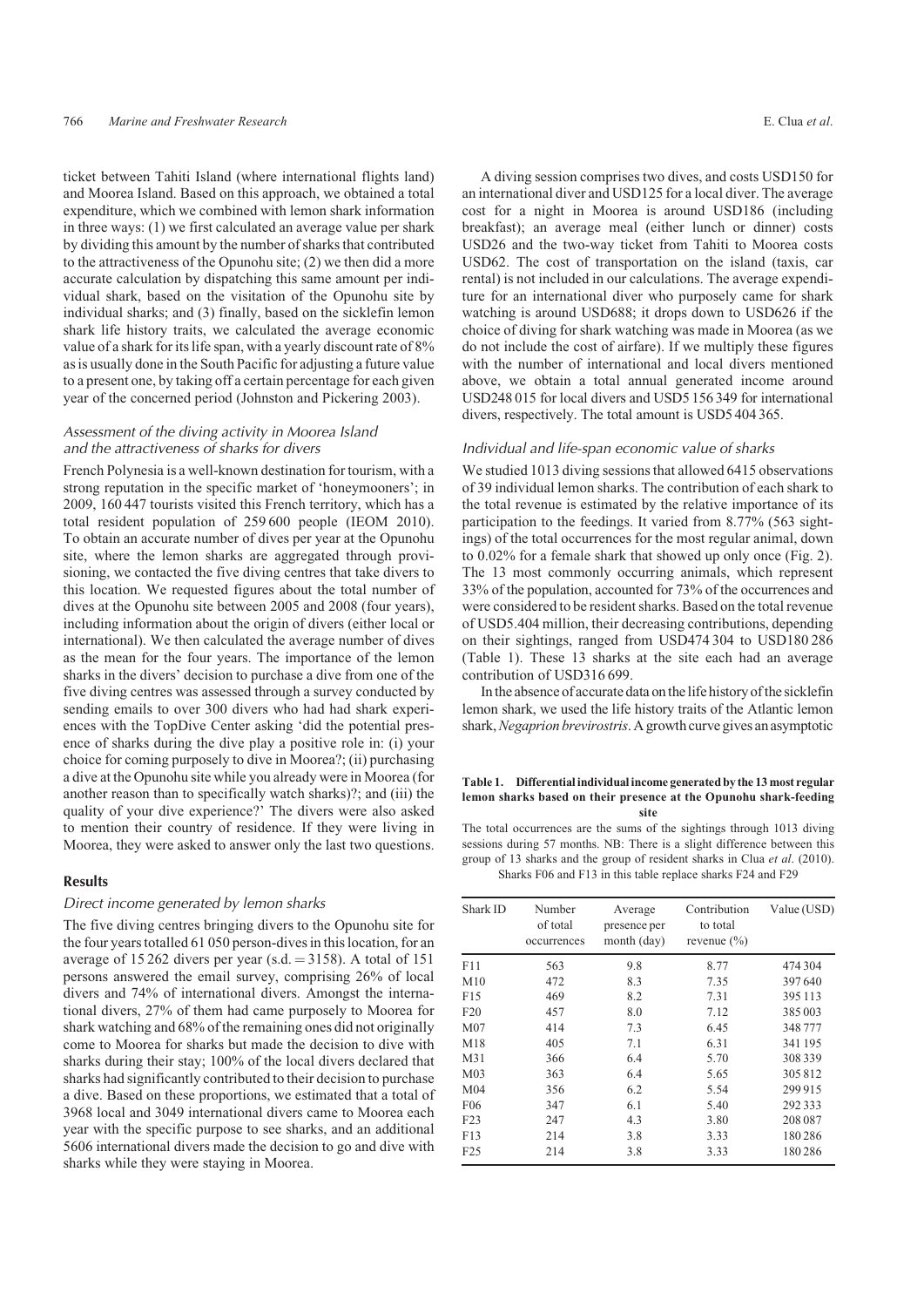maximum age of 27 years for this species, with sexual maturity reached at about 11 years of age (Brown and Gruber 1988), corresponding to the average size of 2.4-m TL. Given that the youngest sharks observed atthe feeding site were around 2.1-m TL (corresponding to an age of  $\sim$  7 years), we hypothesise that a shark could remain associated with to a feeding site for 20 years. Based on the average contribution of a shark in the present study of USD138 573 (equal to the mean yearly financial contribution of the 39 sharks), a lemon shark would represent a direct nonconsumptive use value for its entire life of USD2.64 million in the present context of Moorea Island.

# Discussion

### Individual and life-span economic values

Diving with sharks is estimated to have contributed millions of dollars to local and regional economies for decades. The annual revenue per site or country ranges from USD2.2–7.4 million, depending on year and region (Table 2). Our findings of USD5.4 million for Moorea, a single island of French Polynesia, are consistent with these figures. However, in the previous studies reported in Table 2, the economic valuation was globally conducted, with no specific reference to the number of sharks. No study had ever been done of the economic value of individual sharks. Identification of individual sharks allowed us to estimate their individual contributions to the total revenue. A parallel study on the effects of shark feeding on the behaviour of these sicklefin lemon sharks allowed us to demonstrate a significantly increasing residency pattern, in particular for the 13 most commonly sighted sharks on which the diving tourism relies (Clua *et al*. 2010). In addition to assessing a revenue total for Moorea Island, we were able to show that a single resident lemon shark can generate up to USD474 000 per year in revenue and is worth up to USD2.64 million for the local economy during its entire life. We believe that this type of information is critical, and more efficient than total figures, in the process of advocating shark conservation, in particular for local and coastal fishers. The objective is to convince them and other resource users that a shark alive is more valuable than a dead shark for the local economy, which can obtain continuous direct and indirect income from live sharks. This process will never be fully successful until some compensatory mechanism is established that allows all stakeholders, in particular fishers, to benefit indirectly from ecotourism revenues (Wilson 2003; Dobson 2006).

There are two other islands with similar international reputations for shark diving tourism in French Polynesia: Bora-Bora and Rangiroa Islands. Sharks and their potential for attracting tourists appear to be an important asset to be preserved, mainly in the context of a declining tourism industry, such as in French Polynesia, which faced a drop of 29% in activity between 2006 and 2009 (IEOM 2010). The shark tourism industry in the Polynesian islands and elsewhere should benefit from our findings.

# Monitoring the potential negative effects of feeding sharks

The calculation of the economic value of sharks will help demonstrate that non-consumptive wildlife tourism better assists the conservation of vulnerable and endangered species, by attaching economic value to wildlife, which speaks to decision makers, and by educating tourists about the need for conservation (Halpenny 2003; Higginbottom *et al*. 2003; Topelko and Dearden 2005). However, care must be taken to anticipate and alleviate possible negative effects of shark diving ecotourism on shark behaviour, habitat and ecology (Orams 2002; Walker 2002). Operators who specialise in wildlife-based tourism tend to be characterised by small and medium-sized enterprises that are often locked into dependence relationships with external creditors. Therefore, issues of profitability will often take precedence over issues of environmental protection (Williams and Montanari 1999; Issacs 2000). In the best cases, the balancing of anthropocentric and ecocentric concerns in the management of shark-based tourism seems to often result in compromises that do not provide full support to conservation (Dobson 2006). Given the lack of knowledge on these issues, which has been one of the major pitfalls in the assessment of marine ecotourism (Garrod and Wilson 2004), studies about the effects of tourism activity upon the health and well-being of the target species must be developed, to ensure that the entertainment of tourists will not prevail on the well-being and reproduction of wild animals (Newsome and Rodger 2008). Our preliminary results from Moorea Island in 2005 show a risk of behavioural shift for the lemon sharks (Clua *et al*. 2010). In spite of some movements of males and females, probably related to

**Table 2. Comparative yearly revenues of several shark-based ecotourism activities around the world** These activities (individual sites or whole countries) were chosen based on the similarities of the calculated global revenue for one year

| Country      | Specific sites | Activity    | Period    | Shark species                         | Global annual revenue<br>(USD million) | Year | Reference                 |
|--------------|----------------|-------------|-----------|---------------------------------------|----------------------------------------|------|---------------------------|
| Maldives     | All sites      | Diving      | 12 months | Carcharhinids                         | 2.3                                    | 1992 | Anderson and Ahmed 1993   |
| Australia    | Ningaloo park  | Snorkelling | 8 weeks   | Whale shark Rhincodon typus           | 4.5                                    | 1995 | Davis et al. 1997         |
| Australia    | Ningaloo park  | Snorkelling | 8 weeks   | Whale shark Rhincodon typus           | 5.9                                    | 1997 | Topelko and Dearden 2005  |
| South Africa | Gansbaai       | Diving      | 12 months | White shark Carcharodon<br>carcharias | 1.6                                    | 1997 | Anonymous 1998            |
| Belize       | Gladden        | Snorkelling | 12 months | Whale shark Rhincodon typus           | 1.5                                    | 2001 | R. Graham, pers. comm.    |
| Seychelles   | All sites      | Snorkelling | 14 weeks  | Whale shark Rhincodon typus           | 1.2                                    | 2002 | Rowat and Engelhardt 2007 |
| Maldives     | All sites      | Diving      | 12 months | Carcharhinids                         | 7.4                                    | 2002 | Martin and Hakeem 2006    |
| South Africa | Aliwal shoal   | Snorkelling | 12 months | Tiger shark Galeocerdo cuvier         | 1.6                                    | 2007 | Dicken and Hosking 2009   |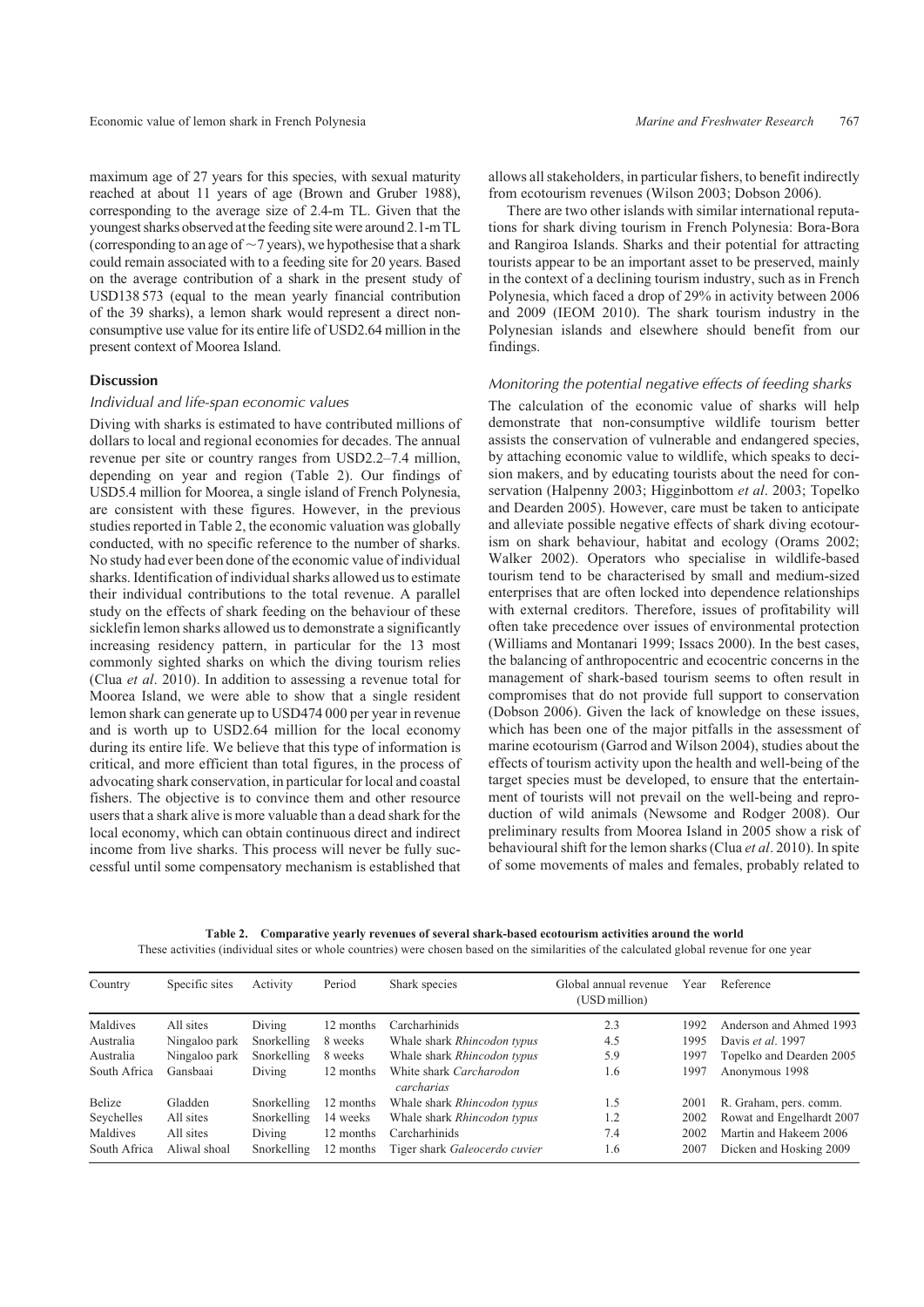mating, the general trend is that residency significantly increased during the study, showing that inbreeding is a potential risk as a result of the reduction of shark mobility, in particular for males. A resulting lack of genetic variability would decrease the resilience of the lemon shark population, and presents a strong case for rejecting any proposal or compromise on the part of fishers to keep alive resident sharks while harvesting the other individuals. Intra and inter-specific aggressiveness was also witnessed during the study, leading to a risk of potentially severe bites on humans, which led us to suggest a yearly closure period during the mating period in French Polynesia to decrease shark behavioural modifications owing to long-term uninterrupted shark-feeding activities (Clua *et al*. 2010).

# Assessment of other values that comprise the Total Economic Value of sharks

In a world dominated by the concept of *Homo oeconomicus* (Smith 1986), it appears critical to transfer the issue of shark conservation from the ecological domain to that of the economy. In this respect, our efforts should go further than the simple calculation of the direct non-consumptive use of sharks (Fig. 1) mainly promoted by ecotourism. In that perspective, the direct consumptive use value, mainly based on fisheries, does not have to be demonstrated (see Clarke *et al*. 2007). Given its consumptive nature, this value is not supporting shark conservation, except for the suggestion that fisheries should be made sustainable to ensure long-term profits.

The indirect-use value (Fig. 1) mainly relies on the added value obtained by maintaining sharks in marine ecosystems. An

ecosystem with apex predators leads to higher productivity and biomass (Friedlander and DeMartini 2002), and this should benefit finfish fisheries. Through underwater visual censuses conducted on sites with a gradient of densities of top predators, Sandin *et al*. (2010) showed that fish species targeted by sharks (and potentially by fishermen) tended to allocate more energy to reproduction than to somatic storage; this phenomenon led to a gain in biomass based on more individuals, in spite of their smaller size compared with those not subjected to shark predation. This gain of biomass, which has not yet been assessed in economic terms, could be of indirect benefit to fishers. As a complementary approach, some information is available about the cascading effects following the depletion of sharks, including the economic consequences of the process. Following the collapse of scallop stocks, which were over-consumed by cownose rays after their predators, large sharks, had disappeared from the coast of North Carolina, Myers *et al*. (2007) described the destruction of a century-old small-scale traditional fishery that depended on the scallops. The indirect economic consequences of either keeping sharks or making them disappear from marine ecosystems both suggest that their conservation is more economically favourable, and these consequences should be more thoroughly addressed.

In the same spirit, it would be interesting to assess the option values of sharks (Fig. 1), based for example on the potential profit linked to the discovery or commercial use of medically active substances present in their skeleton or organs. For instance, squalene is an antioxidant decreasing the probability of cancer. Its preventive effect on tumours has been clinically



Fig. 2. Contributions, in percentages, of the 39 observed lemon sharks to the total sightings along 57 months (from January 2005 to September 2009) of observation at the Opunohu feeding site. The ecotourism diving activity in Moorea Island, French Polynesia, significantly relies on this activity. Sharks are identified by a letter referring to their gender (F for females and M for males) and a number.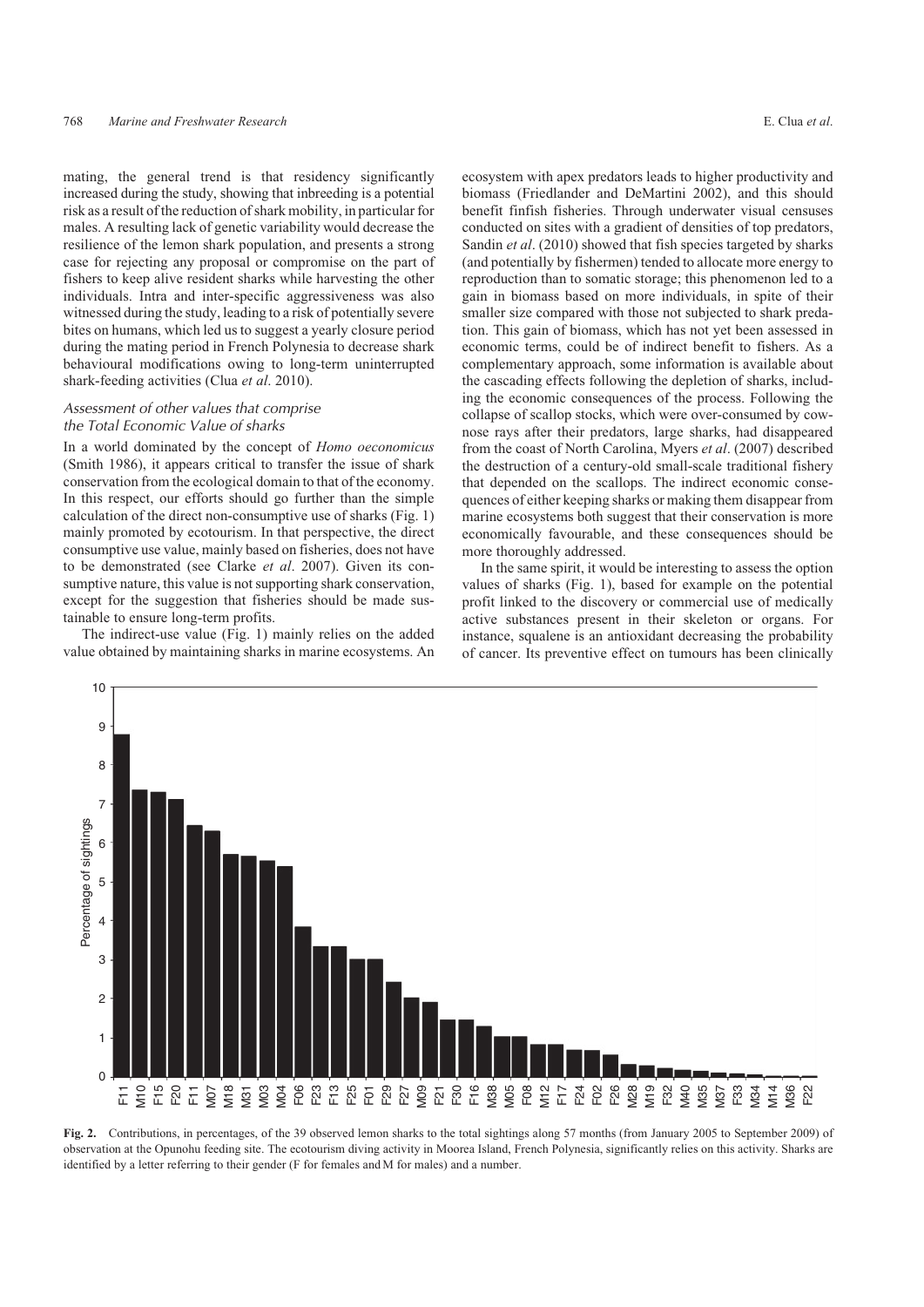Economic value of lemon shark in French Polynesia *Marine and Freshwater Research* 769

proven (Kelly 1999), in particular for the colon (Rao *et al*. 1998). Extracts from shark cartilage, already marketed under the brand name NeovastatND, inhibit tumour progression by limiting angiogenesis (Sheu *et al*. 1998). Shark immune systems are much more sophisticated than was previously thought and radically different from that of other vertebrates (Streltsov *et al*. 2004). Sharks seem to retain a non-specific immune response throughout their lives, allowing them to detoxify many potentially harmful compounds quickly without needing prior exposure. Criscitiello *et al*. (2010) just obtained the first cellular identification of T-Cell Receptor-expressing lymphocytes in a cartilaginous fish, the nurse shark *Ginglymostoma cirratum*. These studies may produce critical improvements of the mediated human immune response to viruses such as HIV. Based on these examples in the domain of health, it seems obvious that the option values of sharks should also be considered from the perspective of avoiding their extinction.

The non-use value is also far from negligible for sharks, which have a privileged status in several cultures, especially in the Pacific. The bequest value refers to the importance that current generations place on ensuring the presence of sharks to future generations. In the Melanesian culture, the shark often has the status of a *totem* animal which hosts the soul of ancestors; people never cull it as it holds the destiny of the tribe (Riesenfeld 1950). The existence value relies on the willingness of people to maintain sharks as part of the shared natural heritage, without any intention of using them now or in the future. A study conducted in Canada assessed the willingness by four groups of the population to pay to ensure the conservation of endangered aquatic animals, including the right whales *Eubalaena* spp., the leatherback turtle *Dermochelys coriacea* and the porbeagle shark *Lamna nasus*. The study showed that the youngest segment of the population, despite ranking it at the end of the list, was ready to spend about USD15 per person per year to save this shark (Rudd 2007).

Any attempt to calculate non-use values seems legitimate, and not considering these values in tandem with use values underestimates the real value of marine wildlife (Whitehead 1993). However, there is controversy about the reliability of the contingent valuation method (Cameron and Carson 1989), which appears to be the most widely used approach for assessing non-use values, as applied for example by Rudd (2007). Limitations include the subjectiveness of human perceptions involved in the process, which prevents one from being able to accurately replicate a study (Boardman *et al*. 2001; Bateman *et al*. 2002). In this context, we suggest a focus on the calculation of use values, which are less subject to criticism and are powerful enough to support objective arguments in favour of shark and other wildlife conservation.

## Acknowledgements

This study benefited from the financial support of the Direction à l'Environnement (DIREN) of French Polynesia and the scientific support of the Coordination Unit of the Coral Reef Initiatives for the Pacific (CRISP Program) based in Noumea, New Caledonia. We thank the private diving company TopDive Center (now TopDive-Bathys) in Moorea for logistic support and René Galzin, Centre de Recherche Insulaire et Observatoire de l'Environnement (CRIOBE), for scientific support. We also thank the Guest Editor and the anonymous referees for very helpful comments, which improved the quality of this paper.

## References

- Anderson, R. C., and Ahmed, H. (1993). The shark fisheries in the Maldives. Ministry of Fisheries and Agriculture, Male, and FAO, Rome.
- Anderson, R. C., and Waheed, A. (1999). Management of shark fisheries in the Maldives. In 'Case Studies of the Management of Elasmobranch Fisheries'. (Ed. R. Shotton.) FAO Fisheries Technical Paper 378/2. (FAO: Rome.)
- Anonymous (1998). White Shark Exploitation in South Africa. Newsletter of the IUCN Shark Specialist Group, N°12. IUCN Shark Specialist Group, Berkshire, UK.
- Bateman, I., Carson, R. T., Day, B., Hanemann, M., Hanley, N., *et al.* (2002). 'Economic Valuation with Stated Preference Techniques: A Manual.' (Edward Elgar: Cheltenham, UK.)
- Baum, J. K., and Worm, B. (2009). Cascading top-down effects of changing oceanic predator abundances. *Journal of Animal Ecology* **78**, 699–714. doi:10.1111/J.1365-2656.2009.01531.X
- Baum, J. K., Meyer, R. A., Kehler, D. G., Worm, B., Harley, S. J., *et al.* (2003). Collapse and conservation of shark populations in the Northwest Atlantic. *Science* **299**, 389–392. doi:10.1126/SCIENCE.1079777
- Boardman, A. E., Greenberg, D. H., Vining, A. R., and Weimer, D. L. (2001). 'Cost-Benefit Analysis.' 2nd edn. (Prentice Hall: Upper Saddle River, NJ.)
- Bookbinder, M. P., Dinerstein, E., Rijal, A., Cauley, H., and Rajouria, A. (1998). Ecotourism's support of biodiversity conservation. *Conservation Biology* **12**, 1399–1404. doi:10.1046/J.1523-1739.1998.97229.X
- Brierley, A. S. (2007). Fisheries ecology: hunger for shark fin soup drives clam chowder off the menu.*Current Biology* **17**, R555–R557. doi:10.1016/ J.CUB.2007.05.007
- Brown, C. A., and Gruber, S. H. (1988). Age assessment of the lemon shark, *Negaprion brevirostris*, using tetracycline validated vertebral centra. *Copeia* **1988**, 747–753. doi:10.2307/1445397
- Brunnschweiler, J. M. (2009). The Shark Reef Marine Reserve: a marine tourism project in Fiji involving local communities. *Journal of Sustainable Tourism* **18**, 1–14.
- Buray, N., Mourier, J., Planes, S., and Clua, E. (2009). Underwater photoidentification of sicklefin lemon sharks, *Negaprion acutidens*, at Moorea (French Polynesia). *Cybium* **33**, 21–27.
- Cameron, M. C., and Carson, R. T. (1989). 'Using Surveys to Value Public Goods: The Contingent Valuation Method.' (Resources for the Future: Washington, DC.).
- Catlin, J., Jones, T., Norman, B., and Wood, D. (2009). Consolidation in a wildlife tourism industry: the changing impact of whale shark tourist expenditure in the Ningaloo coast region. *International Journal of Tourism Research* **12**, 134–148.
- Clarke, S. C., McAllister, M. K., Milner-Gulland, E. J., Kirkwood, G. P., Michielsens, C. G. J., *et al.* (2006). Global estimates of shark catches using trade records from commercial markets. *Ecology Letters* **9**, 1115– 1126. doi:10.1111/J.1461-0248.2006.00968.X
- Clarke, S. C., Milner-Gulland, E. J., and Bjørndal, T. (2007). Perspective: social, economic and regulatory drivers of the shark fin trade. *Marine Resource Economics* **22**, 305–327.
- Clua, E., Buray, N., Legendre, P., Mourier, J., and Planes, S. (2010). Behavioural response of sicklefin lemon sharks *Negaprion acutidens* to underwater feeding for ecotourism purposes. *Marine Ecology Progress Series* **414**, 257–266. doi:10.3354/MEPS08746
- Compagno, L. J. V. (1984). FAO Species Catalogue. Sharks of the World. An Annotated and Illustrated Catalogue of Shark Species Known to Date: Part 2. Carcharhiniformes FAO Fisheries Synopsis **125**, Vol. 4, Part 2, 251–655.
- Costanza, R., d'Arge, R., de Groot, R., Farber, S., Grasso, M., *et al.* (1997). The value of the world's ecosystem services and natural capital. *Nature* **387**, 253–260. doi:10.1038/387253A0
- Criscitiello, M. F., Ohta, Y., Saltis, M., McKinney, E. C., and Flajnik, M. F. (2010). Evolutionarily conserved TCR binding sites, identification of